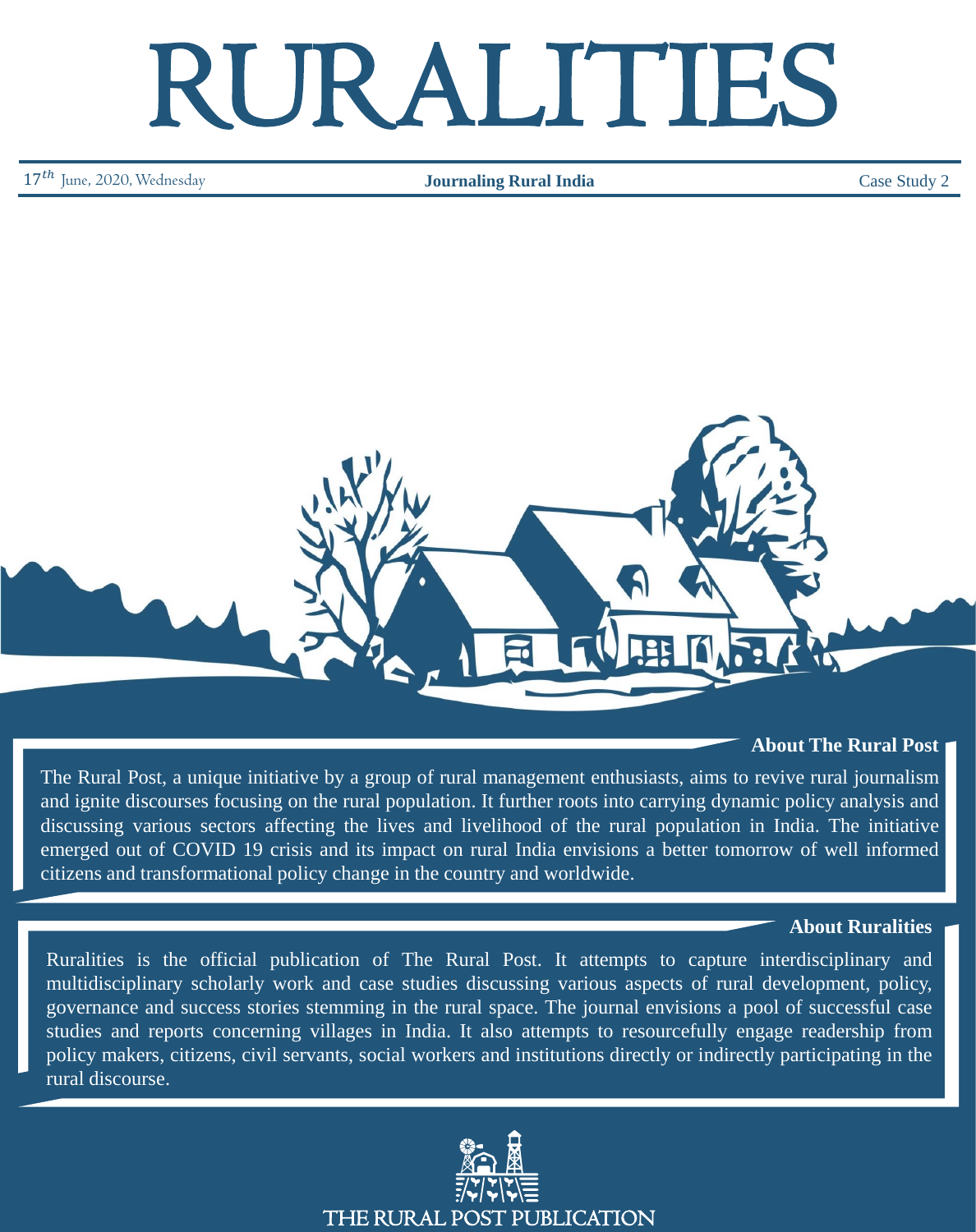# **Human-Animal Conflict In The Sundarbans**

# **Maumita Banerjee Tata Institute of Social Sciences**

### **Abstract**

Sundarbans, situated in the lap of West Bengal, India and Bangladesh is famous for several reasons. It is not only the largest mangrove forest in the world but also a home to the endangered species of the Bengal Tiger. It is these characteristics of the forest that make it so important for the tiger and the humans inhabited around the reserved forest, most of who have their livelihood dependent on the Sundarbans. The case study attempts to throw light at the human versus animal combat prevailing in the World Heritage site and how it affects the lives of both. It attempts to reveal and question the existing balance system and provides solutions to improve upon the same such that the environment can exist sustainably in peace and harmony.

**Keywords: Sustainable livelihood, environmental conservation, agriculture, land, fishermen, exploition, equitable distribution** 

# **To cite the case study**

Banerjee, M. (2020). Human-Animal conflict in the Sundarbans. *Ruralities*.The Rural Post Publication.



#### **About the Author**

Maumita Banerjee is a student of Social Science and has completed her Bachelor's degree in Sociology from Jadavpur University and is currently pursuing her Master's Degree from Tata Institute of Social Sciences in Peace and Conflict Studies. Her areas of interest happen to be in international relations, laws, human rights and politics. However, she believes in learning whatever comes her way in order to broaden her horizons of knowledge even further.

# **Published by: The Rural Post**

**To connect with us: Mail: [theruralpostindia@gmail.com](mailto:theruralpostindia@gmail.com) | Website: [www.theruralpost.org](http://www.theruralpost.org/) | | | |**



**This work is licensed under the Creative Commons Attribution-ShareAlike 4.0 International License. To view a copy of this license, visit http://creativecommons.org/licenses/by-sa/4.0.**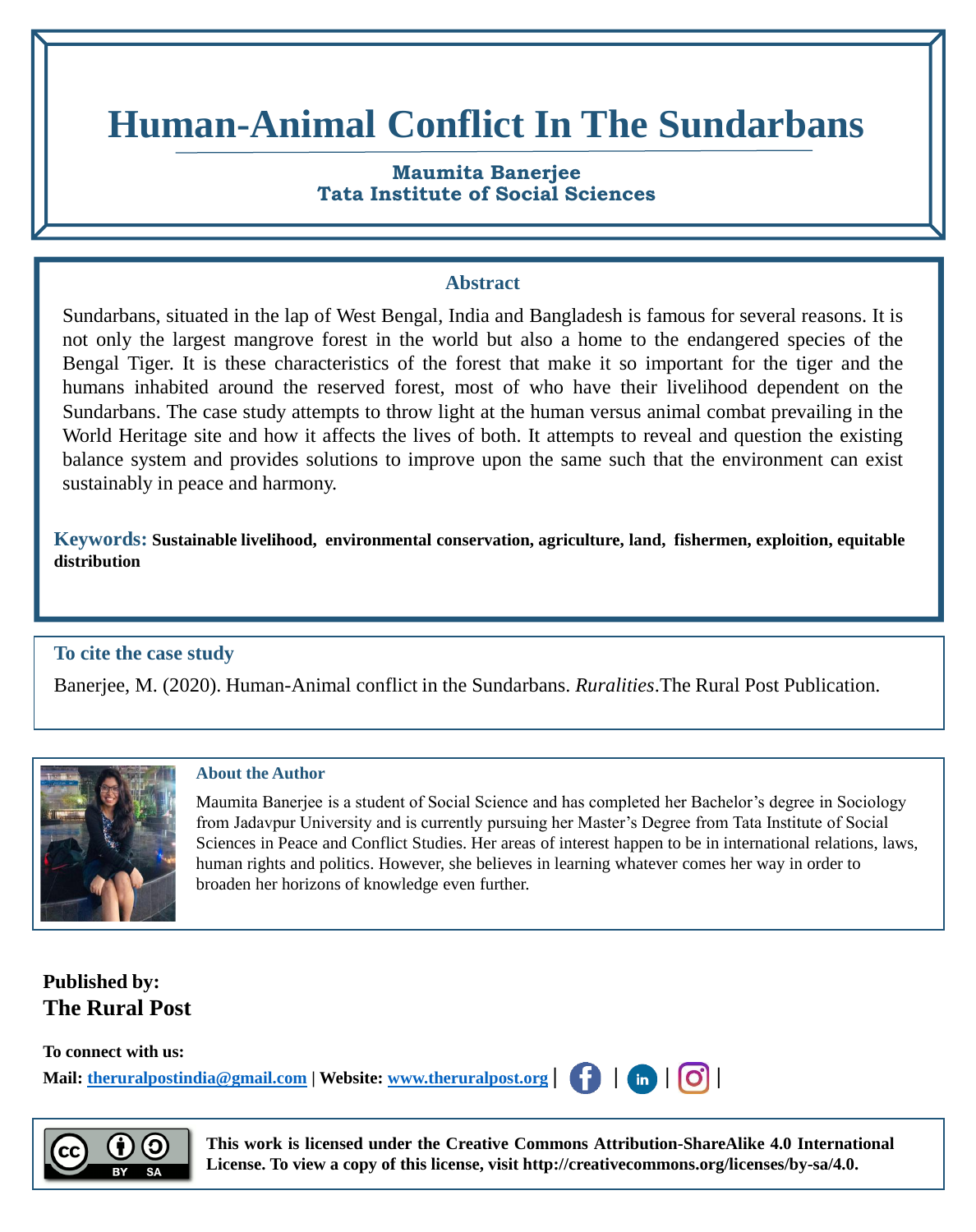The Sundarban Reserved Forest shares its boundary with India (West Bengal) and Bangladesh and is one of the richest areas of biodiversity and natural resources. Owing to this exotic nature, it became a UNESCO World heritage site in 1987. It is the largest riverine mangrove forest in the world and covers an area of almost 10,000 sq. kilometres within which 6,000 sq. kilometres spread across Bangladesh and the rest 4,000 sq. kilometres stretch across West Bengal.

An intricate network of interconnecting waterways runs in a north-south direction and intersects the entire Sundarban area. The larger channels are often a mile or more in width and tidal waves are a regular phenomenon. The land is constantly being changed, molded and shaped by the action of these tides. Soil erosion is more prominent along estuaries while deposition occurs along the banks of inner estuarine waterways under the influence of accelerated discharge of silt from seawater. The landscape is characterized by low-lying alluvial islands and mud banks with sandy beaches and dunes along the coast. The Sundarban forests comprise of a long patch of estuarine forests which belong to various mangrove species like Sundari, Keora, Garjan, Khalsi, Baen, Goran, Genwa, Mental, Keya, Passur, Golpata.

However, in the contemporary period there are a number of problems emerging in the area - global climate change, rising sea level, coastal erosion, loss of mangroves, lack of freshwater and an enormous population pressure on a shrinking habitat of Bengal tigers.

# **The Sundarban Reserve Forest And Its Zones**

The Sundarban Reserve Forests consist of nineteen community development blocks among which six are located in the district of North 24-Parganas, and the remaining thirteen are located in the district of South 24-Parganas (Mandal 2003). The total area of the forest is 9,630 sq. kilometers and is divided into three zones core, buffer, and transition. The core area is where the state Forest Department does not allow any anthropogenic activities (except research) in order to preserve the major habitats of the diverse flora and fauna of the Sundarbans. The core and buffer zones form the Sundarbans Reserve Forest and cover an area of 4,263 sq. kilometers (Mandal 2007) 1 . This means that a little less than half of the total area is uninhabited. The transition zone covers an area of 5,367 sq. kilometers

and is a densely settled area of the reserve with monocropped agricultural land. Nearly 4.5 million people live in the nineteen community development blocks in the transition area of the forest (Danda 2010) 2 . Most of the forested part of the biosphere reserve falls in the thirteen blocks of South 24-Parganas. The British Government first declared this forested part a protected area in 1878. By 1943, the entire forest of the Sundarbans was included under the category of reserve forests (STR Annual Report 2007–2008).

### **The Village Profile**

Sundarbans is one of the highest population densed but the poorest regions of South Asia with an estimated 8 million people (India and Bangladesh combined) dependent on its fragile ecosystem. The population of Sundarban is heterogeneous, with a high influx of immigration from other parts of India and Bangladesh. In addition to the challenges of subdivision and fragmentation of landholding either through property division or climatic destruction (land erosion), people faced greater challenges as landed households gradually turned marginal and were no longer able to sustain through agriculture alone. In fact, the agricultural land area, measured in 2009, had shrunk from 2,149.615 sq. kilometers in 2002 to 1,691 sq. kilometers indicating a loss of 246 sq. kilometers. According to the 2001 census, 2,006,302 people live in the Sundarban area, out of which 770,776 people belong to scheduled castes and 55,425 people belong to scheduled tribes. Thus, scheduled castes and scheduled tribes in the area constitute 38.38% and 2.76% respectively. The corresponding figures in West Bengal are 23.62% and 5.60%. The density of the population is 748 per sq. kilometers as against the state average of 904. It is noteworthy to mention that in three blocks the density of population exceeds the state average. According to 2001 census (provisional), the literacy rate in different blocks of Sundarban area under study are encouraging compared to those of the population of South 24- Parganas (Total - 70.16%, Male - 79.89%, Female - 59.73%) and of West Bengal (Total - 69.22%, Male - 77.58%, Female - 60.22%). The literacy rate of the total population in five blocks is greater than the state literacy rate. The main forest-based livelihood groups are described below:

1. Fisher-folk-Micro-fishing (catching fishes in creeks and rivers) and Macro-fishing (in the sea) are the main livelihood activities for communities living in the fringe area of the forest and along the coastal line respectively. They are locally called as *Jele* (fisherman).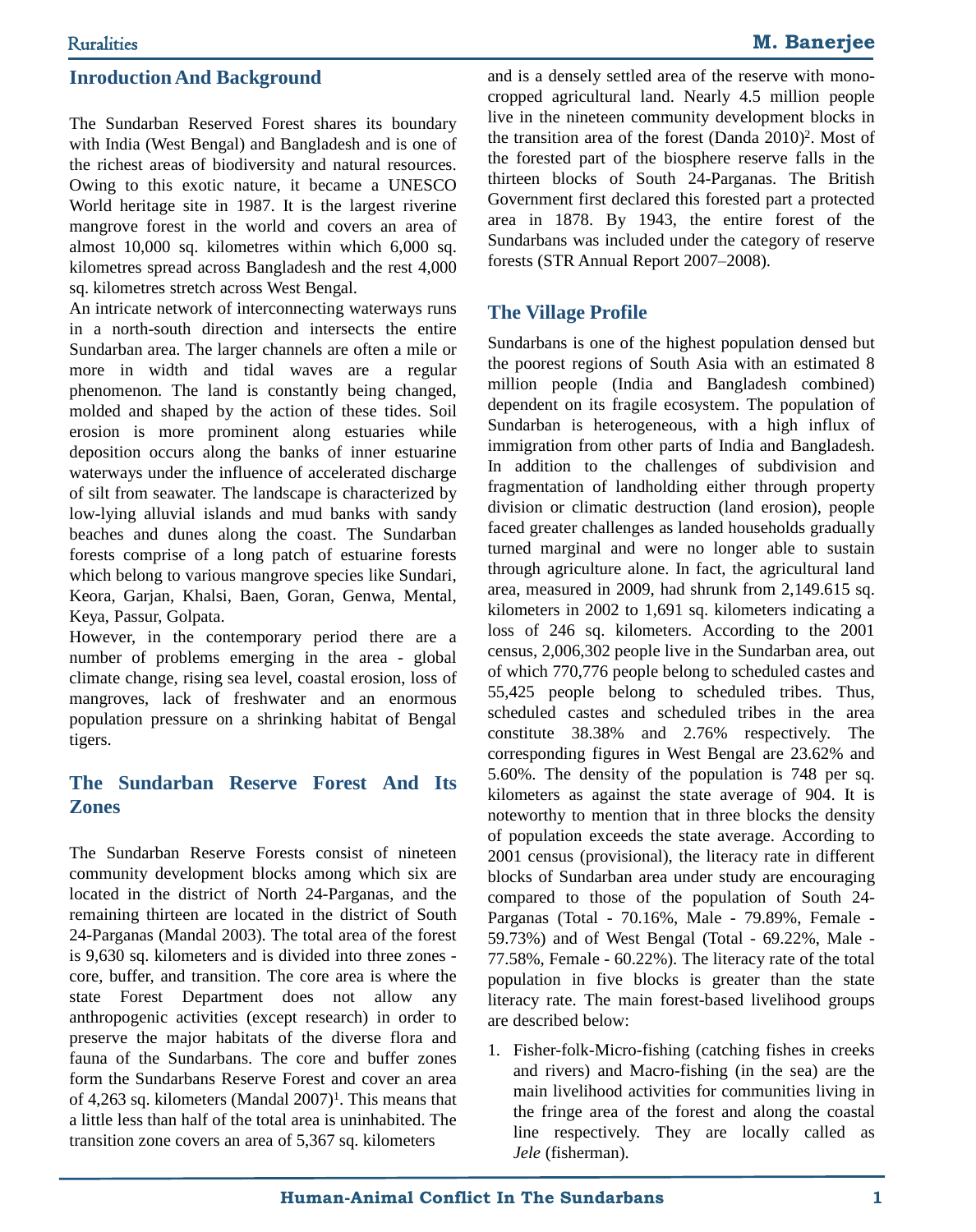- 2. Woodcutters- Locally called as *Kathuria* and *Kathkurani*. The annual average timber collection from Sundarbans is about 120,000 quintals. Officially, approximately 5% of the population is involved in wood collection with usually a team of 6–10 woodcutters led by a *Boulay* into the forest. A *Boulay* is a man with traditional expertise, one who knows the art of keeping the team out of danger in the forest.
- 3. Honey Collectors- This is a seasonal group activity. Usually, a team of 8–10 members is led by a *Moulay* (also called *Moule* or *Mouli*) into the forest. *Moulays* are indigenous people known for their traditional wisdom and expertise. They are also especially skilled in identifying good beehives (by observing the flying directions of bees) in the dense forest and they are skilled in beehive cutting and honey collection techniques. As with the *Boulay*, the *Moulay* is also believed to possess supernatural powers to prevent tiger attacks by their rituals and chants.
- 4. Crab Collectors- The estuarine mud crab- Scylla S*errata* (locally called Bada-K*anckara* – mangrove crab) is an edible species distributed across the mudflats of the Sundarban forest and has a good local and international market demand.
- 5. Shell Collectors- Locally called as *Chunari*. Snails, clams and giant oysters are distributed around the forest floor and mudflats. These mollusks are also of ecological importance to the mangrove in converting leaf litter into detritus. Their shells are used by people for preparing lime, shrimp and chicken feed.

# **Emerging Point Of Conflict**

# **A. The antagonism between Man and the Bengal Tiger**

The Royal Bengal Tiger has the reputation of being a 'natural' man-eater. The earliest documents of the Portuguese Jesuit merchants who traveled to Bengal in 1598 and 1599 pointed out that the tigers of Gangetic Bengal are fond of human flesh. Several factors have been suggested that might have reinforced this natural fondness for human flesh which includes increasing salinity, reducing prey density inside the forests and biotic interference. One reason that the forest department commonly provides for the man-eating trait of the tigers is that the latter has added humans to their diet after feeding on the human corpses following the devastating cyclones.

Despite its global recognition, Sundarbans has one of the most poverty-stricken populations in the country. The per capita income in the Sundarbans is estimated to be less than half of the state average. Here a resident's socioeconomic status is determined by the possession of land (Jalais 2010)<sup>3</sup>. Broadly, there are two groups: people who possess a large amount of agricultural land and people who possess a meager amount of land, including their homestead and therefore work in the forest, rivers and creeks for their livelihood (Jalais 2010) 3 . It is they who are engaged primarily in the four sectors namely- fishing, catching crabs, collecting honey and harvesting nipa palm. It is during these attempts that they strive to make a living for themselves, which results in nothing more than a hand to mouth existence and often an interface between them and the Bengal tigers.

# **B. The rise of the Modern Environmental Movement and its impact**

In the 1960s and the 1970s, enviromentalists began to adopt a trans-boundary approach to protect the endangered species. In the case of Bengal, it was protecting the unique species of the Royal Bengal Tigers and soon it became one of the nine initial tiger reserves of the country. Therefore, several conservation norms in the post-Independence period were brought in. One such was the Wildlife Protection Act of 1972, which was implemented or rather enforced to protect the biodiversity and wildlife, thereby restricting human intervention. The rhetoric of wildlife conservation that fuelled a universal campaign totally disregarded local priorities and knowledge systems. The first management plan of Sundarbans was laid down by R.K. Lahiri who was the state wildlife officer from 1973 to 1974 and then from 1978 to 1979. The contemporary management plans from 2013 to 2014 emphasize on using modern techniques of stewardship like the Geographical Information System (GIS), the creation of land-based camps for protection works, police camps and regulation in coupe areas. (Naskar et al. 2012) 4

The several policies which have been undertaken include:

- 1. Protection against theft and poaching.
- 2. Mudflats on the periphery of the reserve to meet local fuel-wood demand.
- 3. Soil conservation to stabilize vulnerable sites.
- 4. Availability of sweet water ponds for animals.
- 5. Controlling human-tiger conflicts through restrictions on entry to specific forest areas.
- 6. Use of human masks, electric human dummies, etc. for forest workers.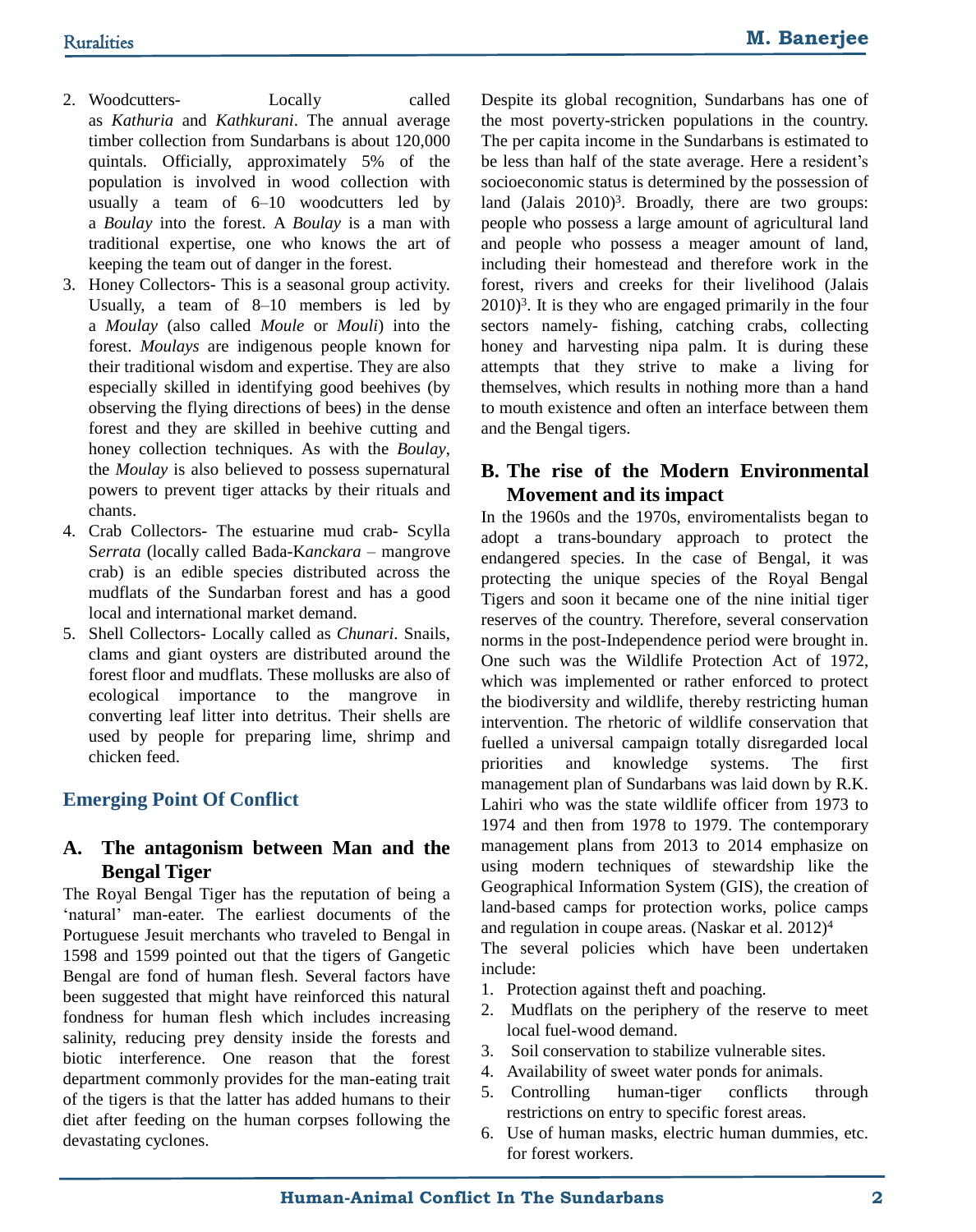7. Training programs for the youth to enable them to play an appropriate role in controlling tiger straying situations.

Over time, Sundarbans has become a prominent tourist destination for its recognition as a global conservation frontier with its main attraction being the exotic Royal Bengal Tigers. According to Vasan (2018:482)<sup>5</sup> " spotting a tiger during the forest visits is often an experience central to the neo-liberal economy, popularised through media and international conservation agencies." Environmental agencies outside the government like the World Wide Fund For Nature (WWF) have been highly influential in the development of this imagery of the Sundarbans.

#### **C. The actuality of the conditions of the people in the core and the buffer zones**

Albeit, at the superficial level it might seem that neoliberal policies are inclusive, thoughtful and community-oriented than the earlier forest conservation provisions but a microscopic view might enable us to understand that such is not the case. Tigers are a flagship species, emblematic of popular international attention for its endangered presence. The policies undertaken might at times appear to be enough to evade the human-animal conflict in the Sunderbans but in reality are arbitrary and feign in spirit.

For instance, let us take the case of the fishermen whose livelihood strategies depend on forest-based fishing in the Sundarbans. They live in several fringe villages located outside the buffer area along the northern boundary of the reserve. They, at times, are forced to enter the core areas where fishing is prohibited, for instance, the Sajnekhali Wildlife Sanctuary to meet their subsistence. This is so because the area where they are allowed to fish is typically a very small area and the number of catch per person is insufficient to sustain their livelihood. Several fishermen sometimes in their attempts to hide away from the patrolling boats enter the narrowest creeks of the forest. Some forest workers state that they welcome death by a tiger than giving away to the humiliation caused by the forest guards. By chance, if anyone ever gets caught in the core they face severe harassment. When a person is caught for the first time in the core and sanctuary areas he is often charged 200 Rupees. This may increase if the same person is caught again in the core area. The fine varies from 200 to 1,150 Rupees. Fishing permits issued by the Forest Department are valid for six weeks and a fine is charged for using an expired permit. Sometimes, when fishermen are found to be using expired permits, the forest guards seize their boats and other fishing

accessories such as fishing nets and cold storage. When a fisherman faces a tiger, attacking or killing it is not an option because it is a criminal offense to kill a protected species. So, these helpless victims ultimately succumb to their fates. The families of the fishermen or the other forest workers who get killed in the core areas often do not report such cases because of the fear of hefty fines and abuse. Such deaths cannot even be mourned publicly in the villages.

The Project Tiger Reserve has involved the relocation of many villagers from the buffer zone. This has led to a huge human displacement. Hundreds of people were being displaced for protecting each tiger. Only a few have been allowed to remain in the buffer areas. Surviving or living in the buffer zones is also a lifethreatening task. Sometimes, through no fault of their own, the villagers are often attacked/killed by tigers that stray into the villages. Even then, the villagers are not supposed to touch the animal. It has to be informed to the Forest Department first, then the officials will come and inspect the matter and will take actions that deem fit in the situation.

The situation is no better even in the case of a casualty of a person working in the buffer area. After the dead body is recovered, the crew in the boat as well as the family has to go through a series of processes to claim compensation. At times it so happens that the police stations refuse from filing such cases. We hear of one such account from a fisherwoman Emilibari, who pointed out that when her husband was killed by a tiger while fishing near an area of the forest known as Gopalkhali, which is located in the buffer area, the local police station refused to report even a 'missing diary' of her husband. Forest workers claim that the police stations do not report incidences of accidents without the approval of the forest department. Before bringing the deceased to his/her family in the village, it is required to come back to the forest office to inform them about the occurrence of the accident. The exact location of the accident needs to be mentioned. The forest guards come all the way to the accident spot in the forest, inspect the place and need to get convinced (through the remaining pieces of evidences like the victim's clothes, bloodspots or the pugmarks of the tiger) about the reality of the incident. Then only it is confirmed that the death has actually taken place in the buffer and thus, the family is eligible for compensation. Cases where full compensation is granted are rare.

#### **Solutions**

This reveals the fact that how tiger lives are prioritized